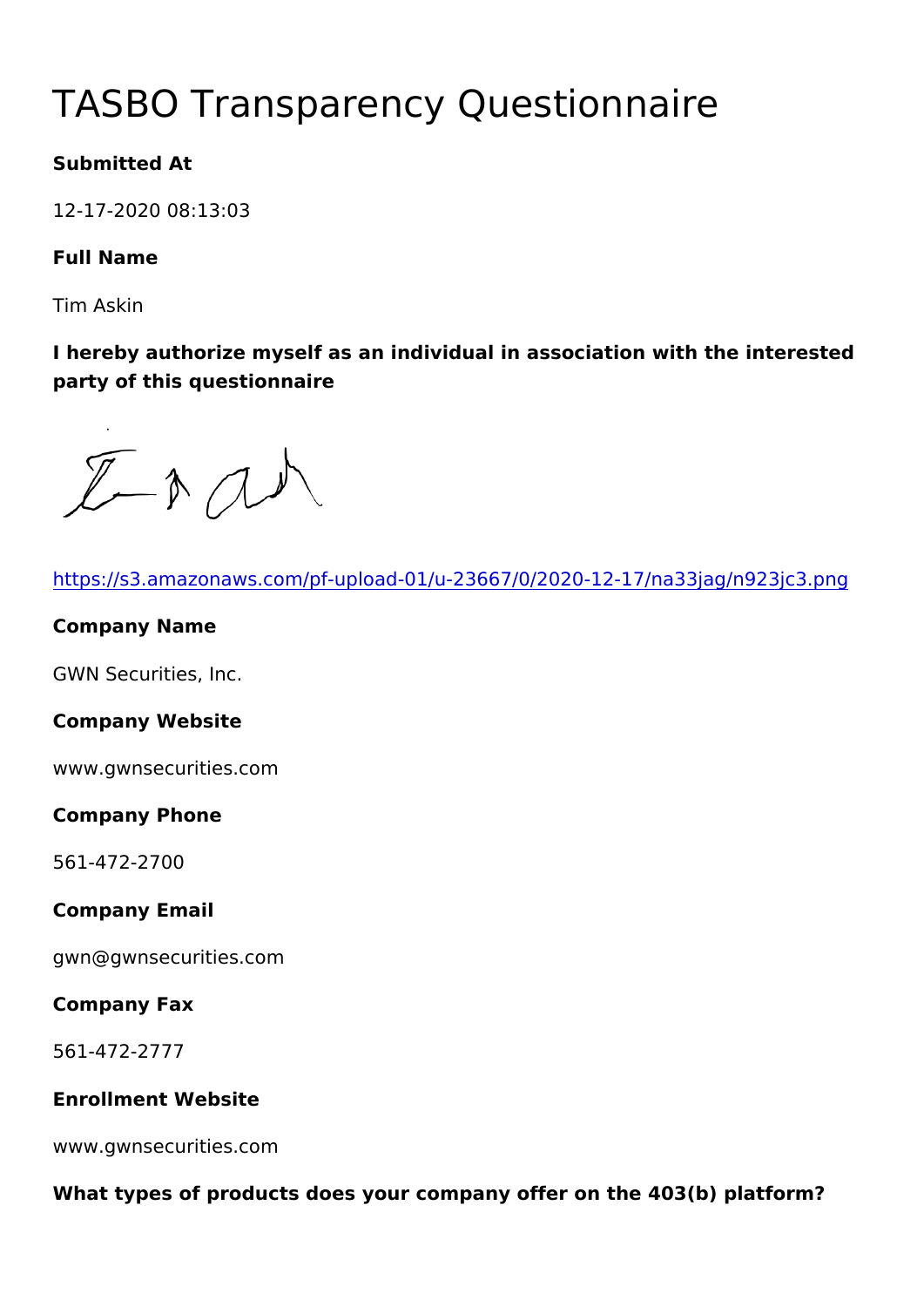Mutual Funds Platform

## **What are your 403(b) Assets Under Management?**

>\$10B

**What is your rating?** 

None

**Is your organization licensed by Texas Department of Insurance (TDI)?**

Yes

**Is your organization in compliance with minimum capital and surplus requirements, including applicable risk-based capital and surplus requirements prescribed by rules adopted by TDI and supporting documentation?**

Yes

**As of 9/1/2019, do you agree to offer and sell only products that met former Teacher Retirement System of Texas (TRS) Requirements as of 9/1/2019?**

Yes

**Has your organization ever been petitioned into bankruptcy or insolvency in the last 10 years?**

No

**Has your organization or any of its officers been cited, or reprimanded by any regulatory agency within the past ten years?**

No

## **What enrollment options does your company offer?**

Online, Representative Only

#### **How are clients able to make changes to their accounts?**

Representative Only

**Do you offer specific investment advice to individual 403(b) account holders?**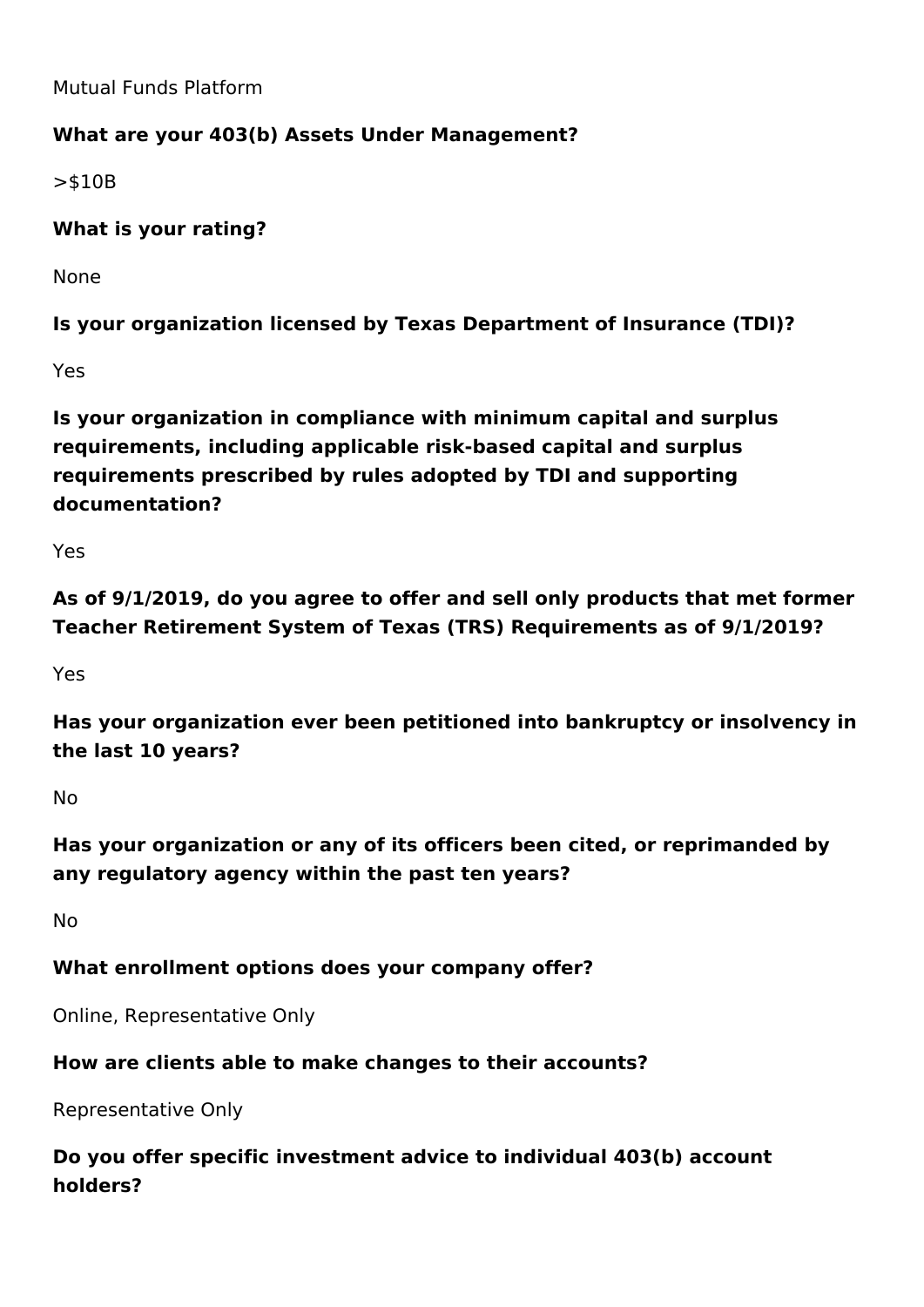**Does your organization have experience in providing 403(b) qualified investment products and have a specialized department dedicated to the service of 403(b) qualified investment products?**

Yes

**Does your organization require that each of its representatives are properly licensed and qualified, by training and continuing education, to sell and service the company's eligible qualified investments?** 

Yes

**Does your sales force consist of captive agents or brokers?**

Brokers

**If your organization uses commissioned sales representatives, will you commit to limit the number of representatives working with a particular school district? If so what will this limitation be (e.g., no more than X, X number of representatives per Y number of employees, etc.)?**

Yes, we generally allow 1 - 3 per district

## **What products do you currently actively offer?**

Fixed Annuities

#### **Share Class**

A, Institutional

#### **What is your management fee?**

Variable, but capped at 1.5%

#### **What are your Distribution and/or service 12b-1 Expenses?**

We do not have our own funds. The funds in fee-based are institutional, which usually don't have any.

#### **What are your Other Fees & Expenses?**

If choosing an A share, there is an annual \$35 custodial fee.

## **What are your Acquired Fund Fees & Expenses?**